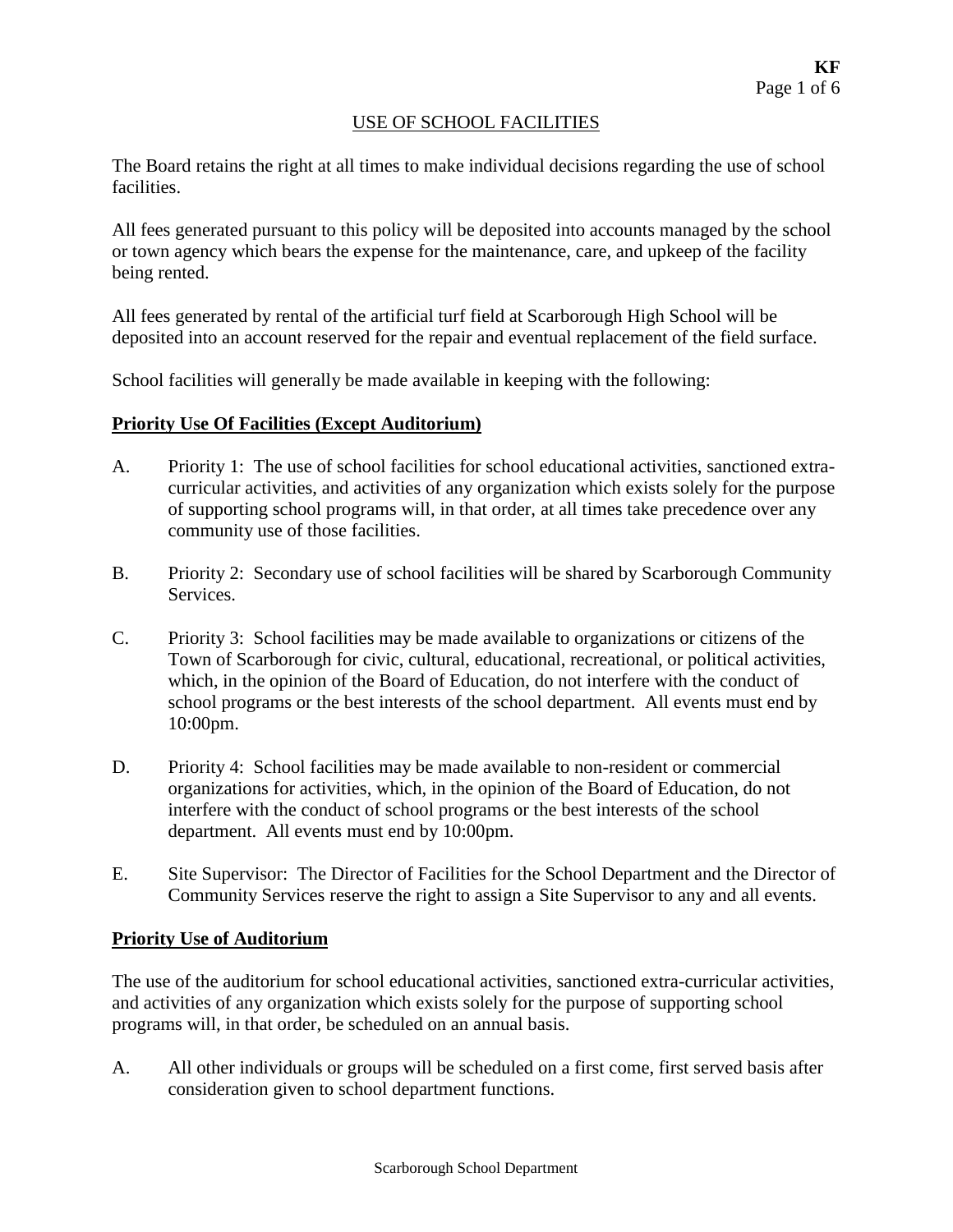- B. Applications and/or the online facility reservation system, WebTrac, requests for auditorium use will be approved by the Directors of Facilities for the School Department or the Community Services or their designee based upon the nature and attendance size of the activity.
	- 1. Approval for exclusive use of any portion of the facility will not exceed three weeks or be on a regular continuing basis during the school year.

## **Prohibited Activities**

Individual classrooms will not be available for any group or activity that is not directly related to supporting the curricular goals of the School Department, except for Town government use.

- A. The computer classrooms will not be available for any out-of-class activity, unless specifically required for an extra-curricular activity and only with permission of the building administrator, and only with appropriate supervision.
- B. No school facility, exception being the auditorium, gymnasia, or associated such spaces the dressing rooms, will be made available to any group or individual for private or corporate gain, nor will any facility, other than the auditorium, gymnasia, cafeteria, and associated spaces, be used for a commercial venture.
- C. No school facility will be made available to any group that advocates unconstitutional or illegal acts.
- D. No school facility will be made available for any activities that are, in the opinion of the Board, contrary to the best interests of the school system or to the educational welfare of the students.
- E. No school facility will be made available for any purpose that may, in the opinion of the Board, present a risk of damage to any school building, grounds, or equipment.
- F. The possession or consumption of alcoholic beverages, tobacco products, or illegal drugs within any building or on school grounds is prohibited.
- G. Animals will be allowed in school facilities only with prior approval and at the discretion of the Superintendent/designee.
	- 1. Exceptions will be granted for service animals.
- H. The use of open flame, including candles or other special effects, will be allowed only with prior approval and at the discretion of the Superintendent/designee.

## **Application For Use of Facilities**

Building administrators will schedule requests for facilities during the school day.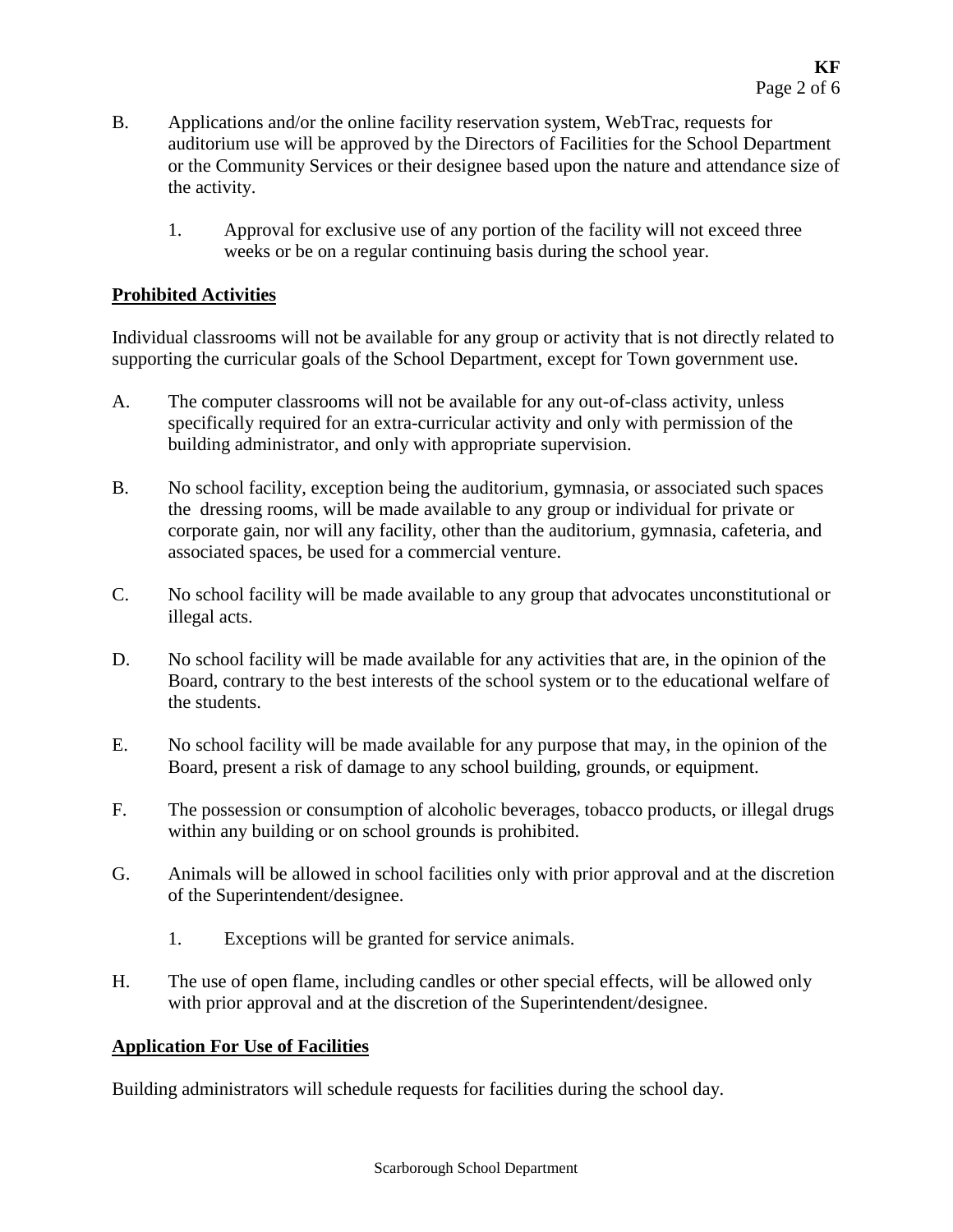- A. Scarborough High School administrative office will schedule the Winslow Homer Auditorium during the school day. Beginning with the end of the school day, including weekends and school holidays, the Directors of Facilities for the School Department and/or of Community Services, or their designee, is authorized to approve and arrange for the scheduling of all requests for use of school facilities.
- B. Applications to Community Services must be made on the correct Facility Reservation Form and/or WebTrac request and received at least 14 days in advance of the expected use. Exception to the 14 day notice will be allowed only for events in the School Department gymnasia scheduled Monday through Friday in space not previously available.
	- 1. However, no application for use of space, other than the auditorium, will be approved for more than three months in advance, except with the permission of the Superintendent/designee.
- C. Approval for rental of the auditorium is limited by the school department's specified annual activities.
	- 1. Sponsors for facilities use will agree in writing to accept the assignment of alternate space if other needs for the space should arise.
- D. The Board reserves the right to revoke any agreement made for the use of school facilities, at any time and without prior notice or liability.
- E. Facility Reservation Forms and/or WebTrac request will be made available at all school facilities and in the office of Scarborough Community Services, as well as through the Town's website. Use of the correct Facility Reservation Forms is required.

## **Conditions of Use**

The hours during which school facilities are used will, to the extent possible, coincide with the hours during which custodians are regularly scheduled. All events must end by 10:00 pm.

- A. It is the responsibility of the persons or organizations using school facilities to leave them in the same condition in which they were received.
	- 1. If this is not done to the satisfaction of the appropriate building administrator, a charge will be levied for any required clean-up/repair costs in excess of any fees that would otherwise be applicable.
- B. All individuals or groups using school facilities are responsible for the preservation of order during all activities and are required to comply with all applicable statutes, ordinances, and regulations, in addition to any policies or conditions imposed by the Board.
	- 1. If security is deemed to be necessary, arrangement and payment for police services will be the responsibility of the individual or group in question.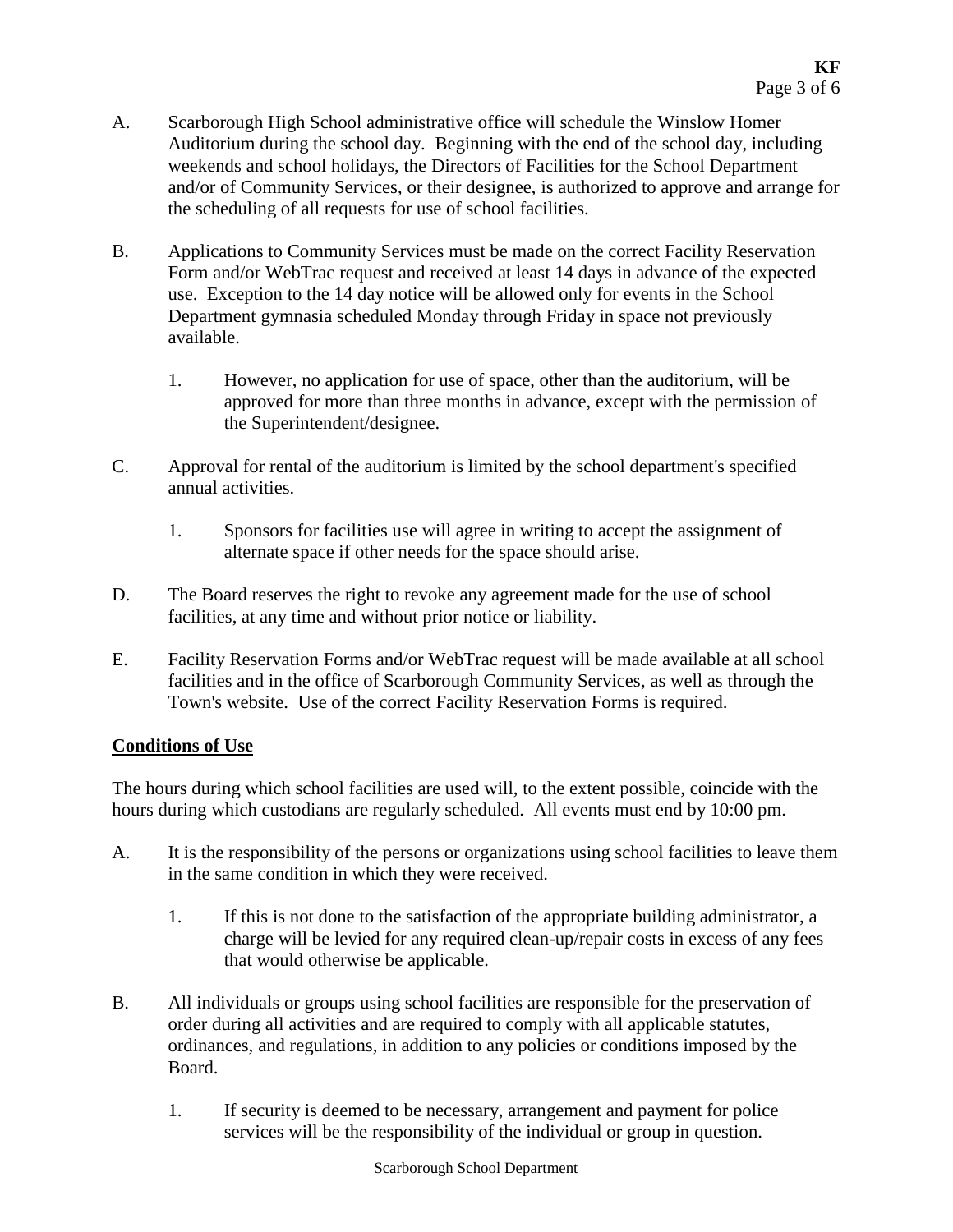Evidence of meeting all legal obligations will be provided to Community Services in advance of use.

- C. All groups or individuals using school facilities will be responsible for any loss or damage to facilities or equipment, and proof of liability insurance or adequate financial resources to meet this objective may be required as condition of approval.
- D. In the rental of the auditorium, gymnasium, cafeteria, and kitchen:
	- 1. All non-school or non-Scarborough government groups must be bonded for liability in the amount of \$1,000,000 and for damages in the amount of \$25,000.
		- a. Any facilities used by the Sponsor will be examined carefully after use and a sign-off may be required. The Sponsor agrees to make restitution promptly for any loss or damage occurring during the Sponsor's use of the facilities.
	- 2. The Board and School Department will be named as additional insured in all such policies, and all insurances provided by the Sponsor will be primary to any insurance, which the school department may have.
	- 3. The Sponsor will furnish certificates of insurance indicating that it has provided the coverage required herein no later than fourteen (14) days prior to the event.
	- 4. All insurance required by this agreement will be placed with insurers licensed to do business in the State of Maine and will be acceptable to the school department.
	- 5. Minors will be properly supervised.
	- 6. Use of the auditorium's stage lighting, sound system studio or projection areas requires employment of an authorized school employee(s).
		- a. Cost of these employees is to be paid by the renter at the established rate.
		- b. Special regulatory or technical requirements may necessitate the hiring of additional employee assistance.
		- c. The Board reserves the right to require school personnel to be present, at the expense of the individual or group.

# **Custodial Services**

Groups using school facilities for educational purposes or Board-sanctioned, extra-curricular activities will not pay for regularly scheduled custodial services.

A. Groups and organizations will pay for custodial services if services are required above and beyond normal custodial schedules. If an approved event occurs on a holiday, the Sponsor must pay for all staffing needs and appropriate overtime fees.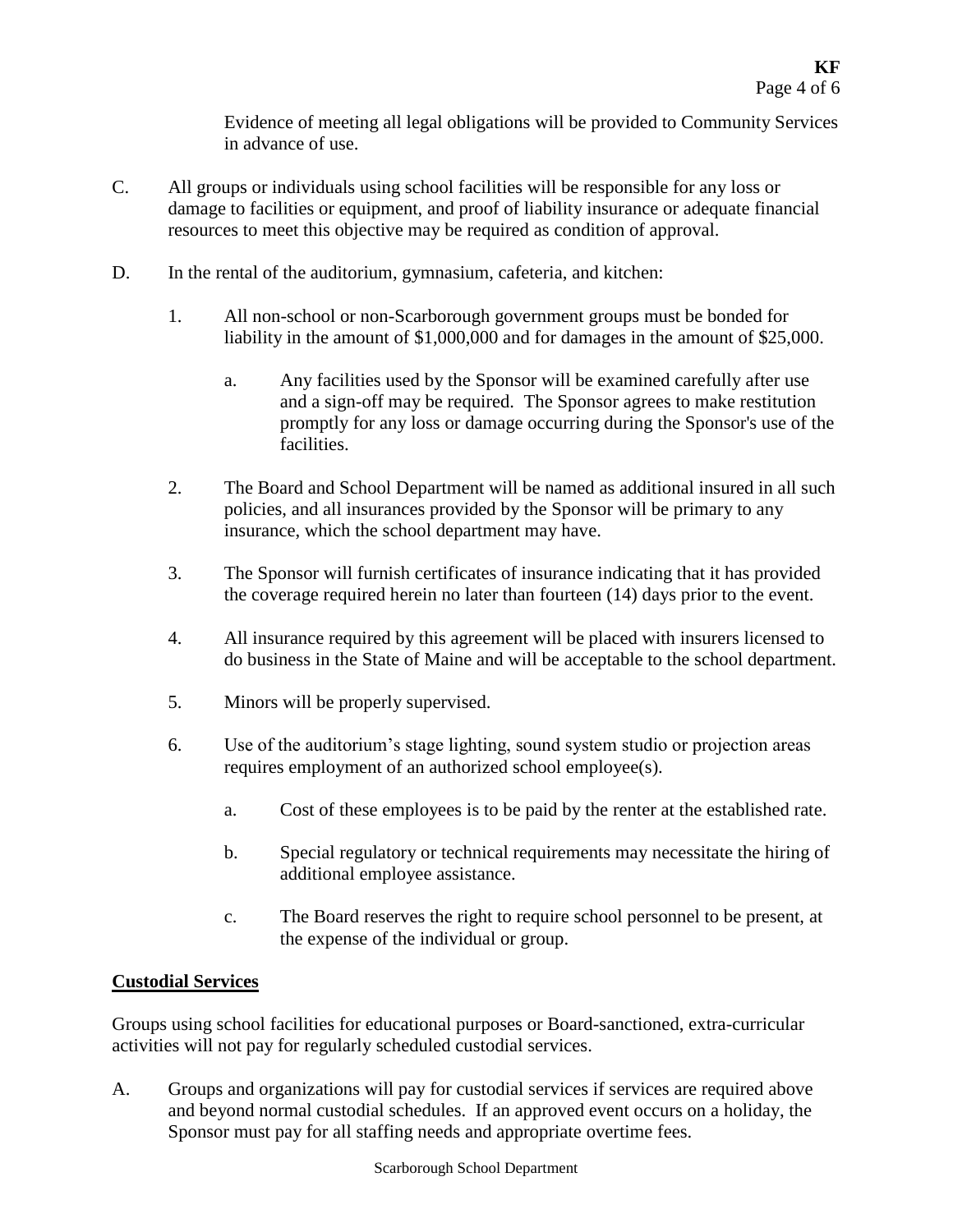# **Indemnification**

To the fullest extent permitted by law, the Sponsor will indemnify and hold harmless the Board and school department, its officers, and employees, from and against all claims, damages, losses, and expenses, just or unjust, including but not limited to costs of defense, including attorney's fees, arising out of or resulting from the performance of this Agreement, provided that any such claims, damage, loss, or expense (1) is attributable to bodily injury, sickness, disease, or death, or injury to or destruction of tangible property, including the loss or use thereof, and (2) is caused in whole or in part by any negligent act or omission of the Sponsor, anyone directly or indirectly employed by it, or anyone for whose act it may be liable, except to the extent that it is caused by the Board of Education, the school department, its officers, or employees.

### **Alterations**

The Sponsor will not make any interior or exterior alterations, including but not limited to, the attachment of any item to any part of a facility, and specifically without the prior written approval of the Director of Facilities.

A. Installing decorations or scenery, or moving pianos, equipment, or other furniture is prohibited unless special permission is obtained from the Facilities Manager or the building administrator.

## **Termination**

Either the Director of Facilities for the School Department or the Director of Community Services, for good cause, may withdraw his/her approval for use of school facilities, with prior notice to the Sponsor with 48 hours notice.

#### **Termination by Sponsor**

Sponsor may withdraw the request for facilities use any date prior to the date scheduled for use, except for the auditorium, which will require a thirty (30) day written notice.

In the event of termination for use of the auditorium without such written notice at least thirty (30) days before the date specified, Sponsor will forfeit any deposit amounts. Notwithstanding the foregoing, the school department will not be required to account or otherwise offset any revenues it may receive in re-letting the auditorium in the event of such termination.

## **Cancellation Scheduling**

School facility space made available by cancellation can be reserved by a new requester. The reservation needs to be made with the Community Services office at least three school days in advance of the newly available date. This applies to weekday events only. No consideration will be given to events requested after a cancellation for weekend events inside the 14-day request period. Every effort will be made to keep the facility schedule up-to-date.